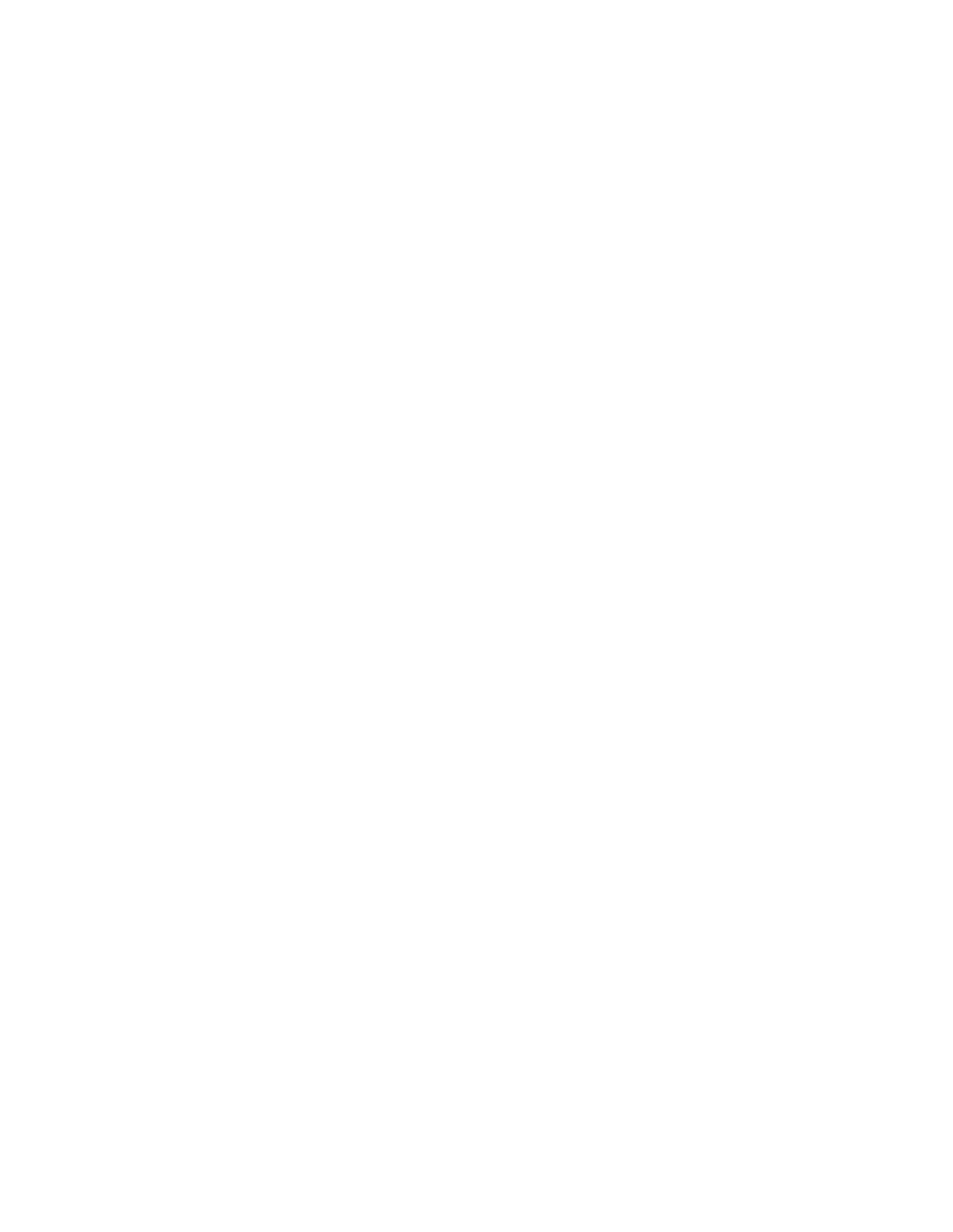"This innocent country set you down in a ghetto in which in fact it intended that you should perish … the heart of the matter is here, and the root of my dispute with my country."

> **James Baldwin** *The Fire Next Time*

#### **Introduction**

I am a law professor, not a social scientist. In my academic discipline, I am allowed to have intuitions or theories for why things are, even if I do not have empirical proof. In that spirit, this essay presents my intuitions and some social science research about the damage that segregation does to individuals and the nation. Explaining the role of physical separation in undermining race relations, democracy, and opportunity also makes the case *for* integration.

Intentional effort at integration and inclusion is necessary for fixing what is broken in this country. I begin by explaining the role of racist ideology and propaganda about black and brown bodies in institutionalizing segregation. I then turn to the consequences of segregation for politics, opportunity, and human relations, exploring the very difficult challenges to creating public support for integration. People of all colors often desire racial comfort and maximum opportunity. This and fear, particularly of poor black people, are at the heart of the matter. In the final section of this essay, I speculate about the possibilities for transcending fear and explain the emergence of "culturally dexterous" whites that have less need for the racial comfort of a predominantly white neighborhood. In my dreams, I imagine a future in which coalitions of progressive people of color and culturally dexterous whites fight together for the public policies that promote and sustain integrated neighborhoods and schools. At bottom, I hope to show why such integration is necessary to restoring both democracy and opportunity in America.

## **What is Broken: The Role of Racist Ideology and Propaganda**

Donald Trump began his campaign for the presidency with a speech that cast Mexicans as rapists, part of his bid to ingratiate himself with voters who dislike or fear undocumented immigration. During a debate, he associated "the blacks" with "inner cities," which he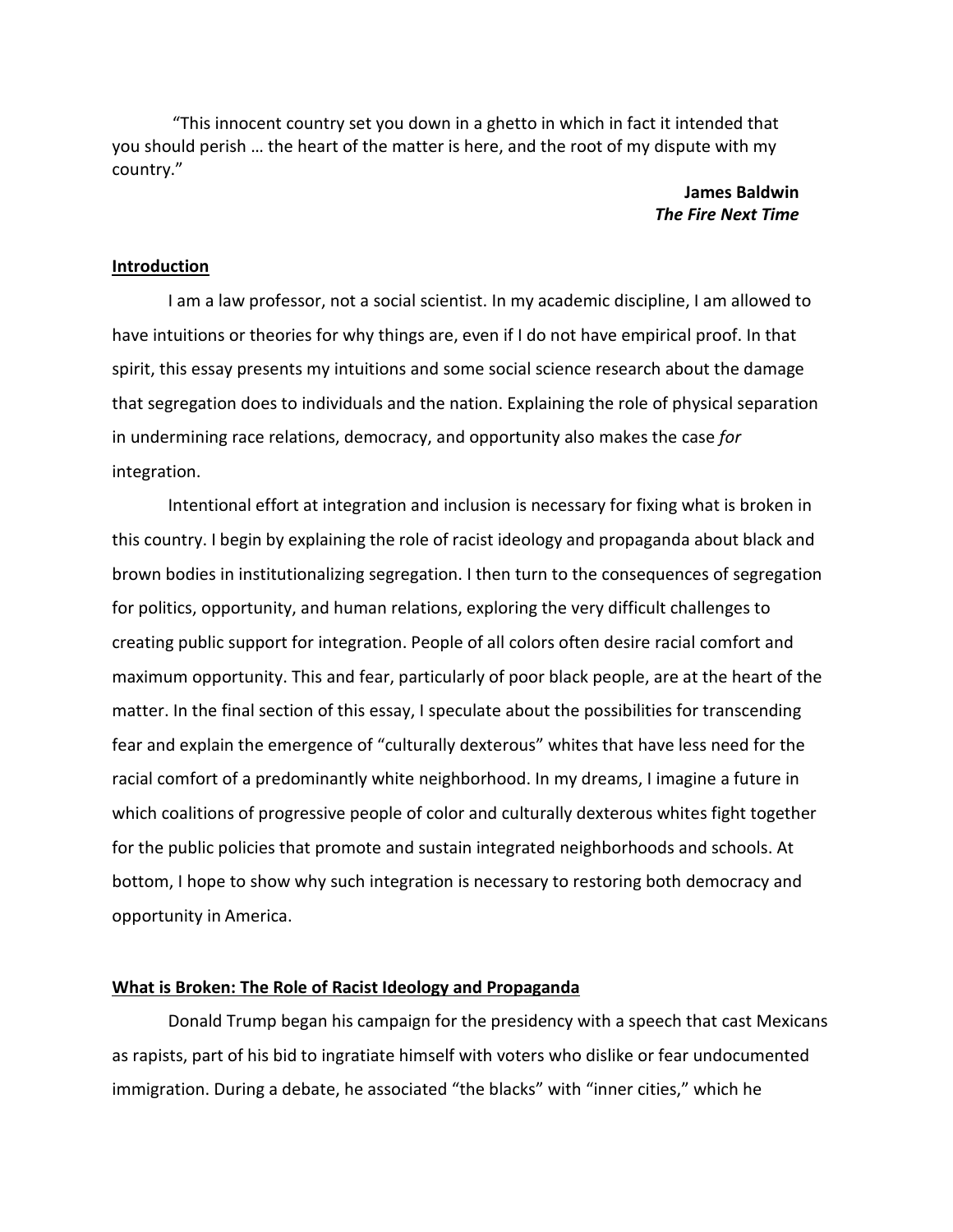described as "a disaster education-wise, job-wise, safety-wise, in every way possible."[1](#page-3-0) Both of these stereotypes, of Mexicans and African-Americans, are premised, in differing ways, on the divergence of these groups from a presumed norm of dominant American whiteness.

That norm, sometimes unspoken or dog-whistled, sometimes stated plainly by avowed white supremacists or nationalists, was constructed and reified for centuries. It predates the old Jim Crow. The ideology of white supremacy—created and propagated by patriarchs—required separation in all forms of social relations. The ideology told whites in particular that they could not marry, sleep with, live near, or play checkers with, much less ally in politics with a black person. It built a wall that supremacists believed was necessary to elevate whiteness above all else. A dominant whiteness constructed by law and often backed by racial terror was embedded in people's habits.

This ideology was the organizing plank for regimes of oppression that were essential to American capitalism and expansion—from slavery, to indigenous and Mexican conquest, to exclusion of Asian and other immigrants, and later to Jim Crow. Lawgivers constructed whiteness as the preferred identity for citizen and country and then set about protecting this fictional white purity from mixture. Segregation law began with penalizing interracial sex in the seventeenth century. Over the next three centuries, our nation was caught in a seemingly endless cycle of political and economic elites using law to separate light and dark people who might love one another, or revolt together against supremacist regimes created by the economic elite.<sup>[2](#page-3-1)</sup>

As Gunnar Myrdal would write in his classic treatise on America race relations, *An American Dilemma*, the central animating rationale for the regime of Jim Crow segregation was the fear of black men having sex with white women.<sup>[3](#page-3-2)</sup> It was easy to use this ruse to garner widespread support for segregation. False accusations against black men would regularly incite lynching. The ideology of supremacy animated not only Jim Crow, but also eugenics laws authorizing state-enforced sterilization of undesired populations, as well as a

<span id="page-3-0"></span><sup>1.</sup> Mock (2016).

<span id="page-3-1"></span><sup>2.</sup> Cashin (2017).

<span id="page-3-2"></span><sup>3.</sup> Myrdal (1944).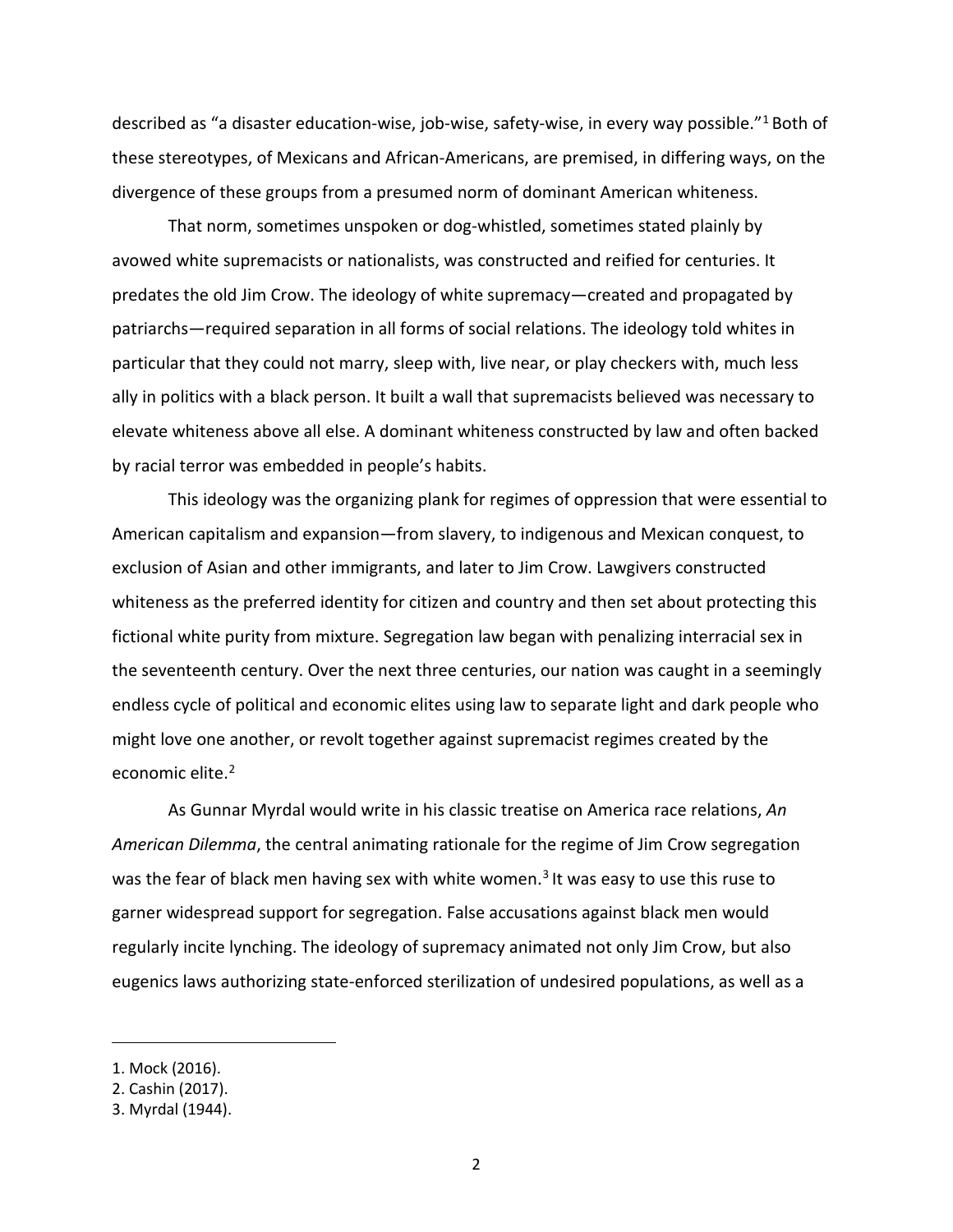1924 federal law that banned or severely restricted immigration for all nationalities except people from northern Europe. Limiting immigration of colored and olive people, forcing sterilization, and forcing separation by Jim Crow laws and private practices would continue for much of the twentieth century, and all of it redounded to the benefit of white upper classes.<sup>[4](#page-4-0)</sup>

The Supreme Court's landmark case of *Village of Euclid v. Ambler Realty* was decided in 1926. In it the court condoned what is now referred to as "Euclidian zoning," endorsing the idea that certain uses of land, like duplexes, were "parasitic" on single-family homes and the people who lived there and therefore should be separated from these idealized neighborhoods. The court had banned racial zoning in *Buchanan v. Warley* in 1917, but Euclidian zoning and other practices like racially restrictive covenants and unregulated racial discrimination would accomplish the widely held goal of residential racial segregation. Physical segregation, like the vanquished regime of anti-miscegenation, is also a legacy of our nation's multi-century effort to construct and insulate whiteness. The history of orchestration and intention behind physical segregation is beyond the scope of this essay but has been told by many.<sup>[5](#page-4-1)</sup> Suffice it to say that an ideology of supremacy animated this orchestration, and the architecture of separation endures. As Maria Krysan and co-authors argue in their paper for this symposium, both discrimination against renters and buyers and racially biased preferences by those seeking housing contribute to segregation. Race continues to shape housing markets, as do weak antidiscrimination enforcement and exclusionary zoning in which affluent towns intentionally prevent affordable housing, even market-rate apartments, from invading their turf. These practices and zip code profiling, which steers commercial and retail investment toward overwhelmingly white, poverty-free areas, enable current masters of the universe, and others with choices, to insulate themselves from populations they do not want to deal with.<sup>[6](#page-4-2)</sup>

In 2017 racial polarization and contestation remain. Gerrymandering segregates politics. The average Republican congressperson represents a district that mirrors the overwhelmingly white America of 1972, while the average Democrat represents a district that

<span id="page-4-0"></span><sup>4.</sup> Cashin (2017).

<span id="page-4-1"></span><sup>5.</sup> Rothstein (2017); Cashin (2004); Massey and Denton (1993); Jackson (1985).

<span id="page-4-2"></span><sup>6.</sup> Cashin (2004), ch. 3.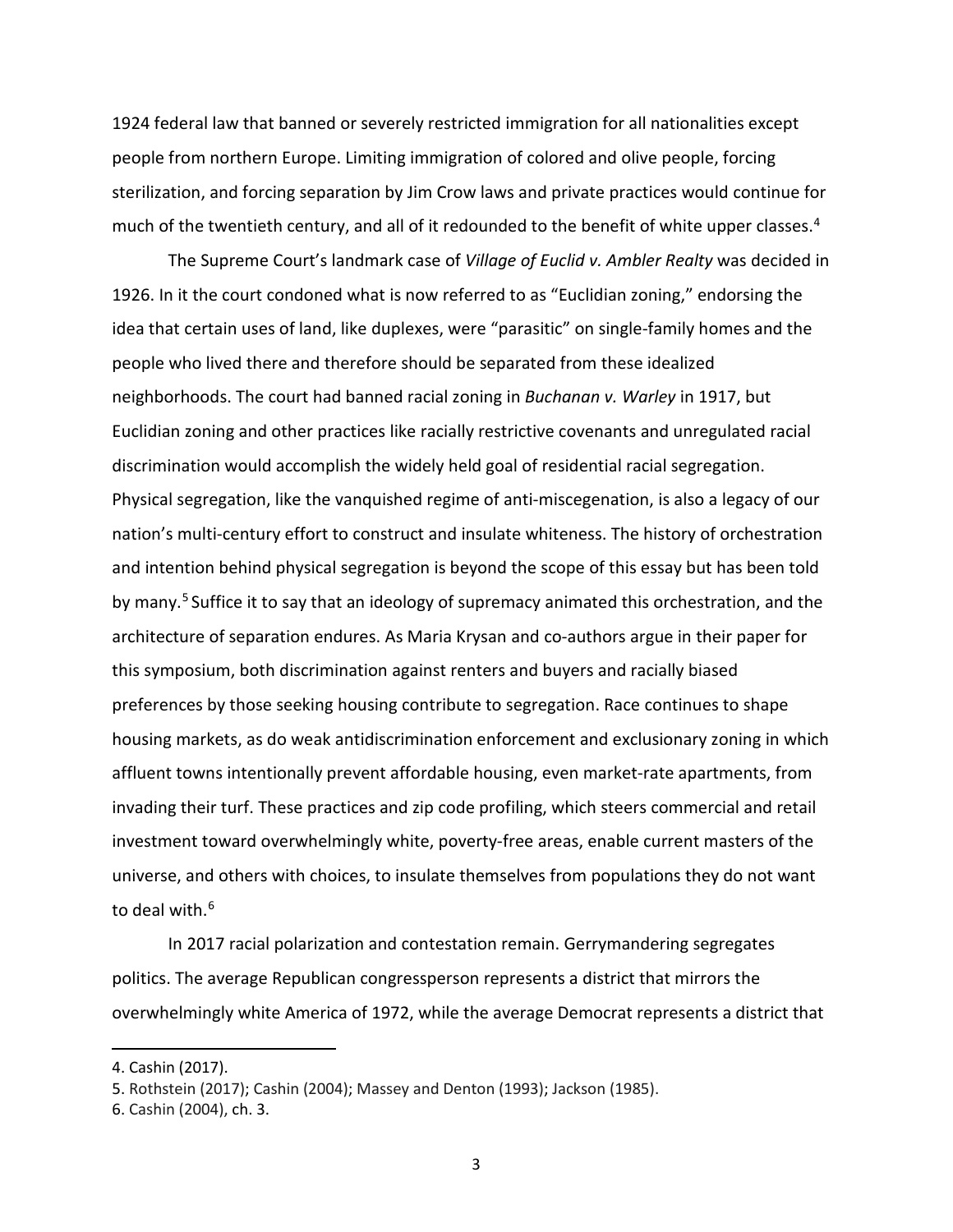looks like the projected diversity of America in 2030.<sup>[7](#page-5-0)</sup> The end result is a clash of distinctly different worldviews—the difference, say, between those who resented and those who loved a Super Bowl commercial featuring "America the Beautiful" sung in seven different languages. In a segregated nation where many people and the leaders who represent them get little practice at pluralism, democracy is broken.

#### **The Consequences for Opportunity**

Segregation not only damages democracy, it undermines opportunity. The "American dream" is also broken for many in the United States. As underscored in the framing paper for this symposium and the recent work of economists and others, place—where one lives greatly affects opportunity. Only about 30 percent of black and Latino families reside in middle-class neighborhoods where less than half of the people are poor. Meanwhile, more than 60 percent of white and Asian families live in environs where most of their neighbors are not poor. The majority of whites and Asians live in neighborhoods with a poverty rate below 14 percent. As urban sociologist John Logan puts it, "It is especially true for African Americans and Hispanics that their neighborhoods are often served by the worst-performing schools, suffer the highest crime rates, and have the least valuable housing stock in the metropolis.["8](#page-5-1)

Five decades of social science research demonstrate what common sense tells us. Neighborhoods with high poverty, limited employment, underperforming schools, distressed housing, and violent crime depress life outcomes. They create a closed loop of systemic disadvantage such that failure is common and success aberrational. Even the most motivated child may not be able to overcome unsafe streets, family dysfunction, a lack of mentors and networks that lead to jobs and internships, or the general miasma of depression that can pervade high-poverty places. One study found that a high-poverty neighborhood virtually guarantees downward mobility.<sup>[9](#page-5-2)</sup> Living in a severely disadvantaged neighborhood impedes the development of verbal cognitive ability in children, correlates to a loss of a year of learning for

<span id="page-5-0"></span><sup>7.</sup> Cashin (2014), Beacon Press, ch. 1.

<span id="page-5-1"></span><sup>8.</sup> Logan and Stults (2011), 21.

<span id="page-5-2"></span><sup>9.</sup> Sharkey (2009).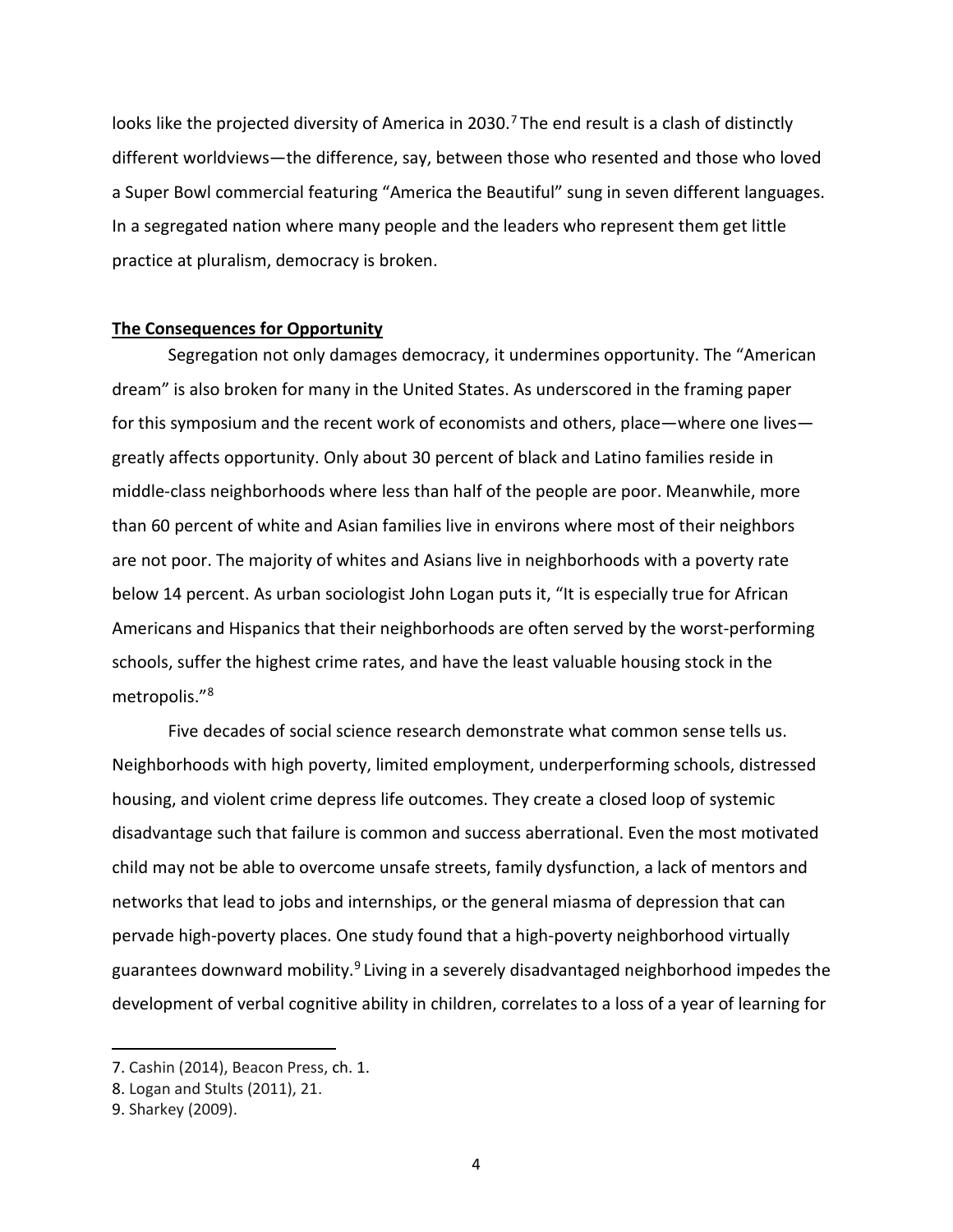black students, and lowers high school graduation rates by as much as 20 percent.<sup>[10](#page-6-0)</sup> Most of the families living in urban, high-poverty neighborhoods have been stuck there for generations[.11](#page-6-1)

At the other extreme, those privileged to live in high-opportunity neighborhoods rise easily on the benefits of exceptional schools and social networks. Anyone who has spent time in high-opportunity quarters knows intuitively what this means—the habits you observe, the people and ideas you are exposed to, the books you are motivated to read. Segregation of the highly educated has increased even faster than that of the affluent. As of 2009, according to census data, only seventeen counties in America had a population in which more than half are college educated. College graduates living in America's most highly educated metro areas are more residentially isolated than African Americans.<sup>[12](#page-6-2)</sup>

The same forces that create geographic disadvantage for many blacks and Latinos also disadvantage struggling white people. In an American metropolis stratified into areas of low, medium, and high opportunity, place is a disadvantage for anyone who cannot afford to buy a home in a premium neighborhood.<sup>[13](#page-6-3)</sup> One study found that only 42 percent of American families now live in middle-income neighborhoods, down from 65 percent in 1970.<sup>[14](#page-6-4)</sup> This is due to the rising segregation of the affluent and the poor from everyone else. As the framing paper discusses, income segregation has grown fastest among black and Hispanic families, and high-income families of all races are now much less likely to have middle- or low-income neighbors. Concentrated poverty neighborhoods and the number of people living in them have risen dramatically since 1970. And concentrated poverty is growing fastest in the suburbs.<sup>[15](#page-6-5)</sup>

What happens in a society in which income and wealth are increasingly concentrated in certain neighborhoods? Bastions of affluence tend to create disadvantage elsewhere. Douglas Massey invokes Charles Tilley's phraseology and calls it "opportunity hoarding."

<span id="page-6-0"></span><sup>10.</sup> Sampson (2008); Wodtke, Harding, and Elwert (2011).

<span id="page-6-1"></span><sup>11.</sup> Sharkey (2013).

<span id="page-6-2"></span><sup>12.</sup> Domina (2006), 394.

<span id="page-6-3"></span><sup>13.</sup> powell (2002).

<span id="page-6-4"></span><sup>14.</sup> Reardon and Bischoff (2011).

<span id="page-6-5"></span><sup>15.</sup> Kneebone and Berube (2013), 18; Elizabeth Kneebone, Nadeau, and Berube (2011).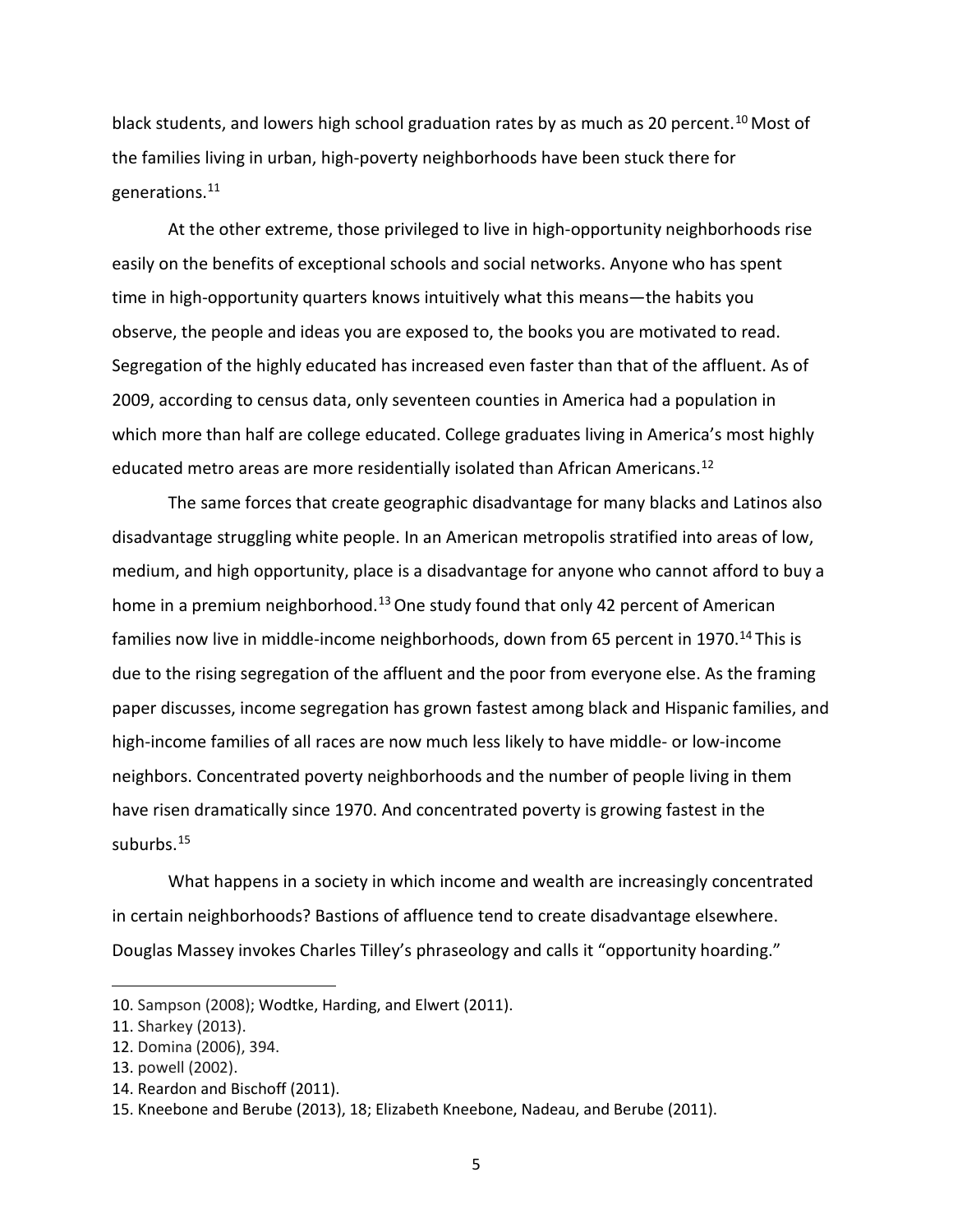Massey argues that where social boundaries conform to geographic ones, the processes of social stratification that come naturally to human beings become much more efficient and effective. In his words: "If out-group members are spatially segregated from in-group members, then the latter are put in good position to use their social power to create institutions and practices that channel resources away from the places where out-group members live." The same power can be used to "direct resources systemically toward ingroup areas."[16](#page-7-0) Segregation puts affluent, high-opportunity places in direct competition with lower-opportunity communities for finite public and private resources. And affluent jurisdictions are winning, sometimes because they are subsidized by everyone else.<sup>[17](#page-7-1)</sup>

Rising geographic separation of the affluent, then, appears to contribute to rising inequality.<sup>[18](#page-7-2)</sup> It is not surprising that both income inequality and income segregation rose at the same time. As those with power to set wages for others became ever more residentially isolated from people who really need their paychecks, CEO-to-worker pay rose precipitously, increasing 875 percent between [19](#page-7-3)78 and 2012.<sup>19</sup>

Meanwhile, places with a sizeable middle class that enable poor families to live among them have higher rates of upward mobility for poor children.<sup>[20](#page-7-4)</sup> And yet segregation, and the parochial benefits that come with it for those living in poverty-free havens, undermine the willingness of many to try integration. As one town councilman in a distressed older suburb bemoaned, "We've lost that sense as Americans that we can all live together and that's part of what's made the inequality in this country so crass and gross. People don't want to be around each other anymore."<sup>[21](#page-7-5)</sup>

As the framing paper sets out, integration produces ample social and economic benefits, including reducing racism. While there are many valid arguments advocating for increased equity of opportunity between advantaged and disadvantaged places and people, these advocated must acknowledge that segregation is an underlying cause of the political

<span id="page-7-0"></span><sup>16.</sup> Massey (2007), 19.

<span id="page-7-1"></span><sup>17.</sup> Cashin (2004).

<span id="page-7-2"></span><sup>18.</sup> Reardon and Bischoff (2011).

<span id="page-7-3"></span><sup>19.</sup> Sabadish and Mishel (2013).

<span id="page-7-4"></span><sup>20.</sup> Chetty et al. (2013).

<span id="page-7-5"></span><sup>21.</sup> Rotondaro (2015).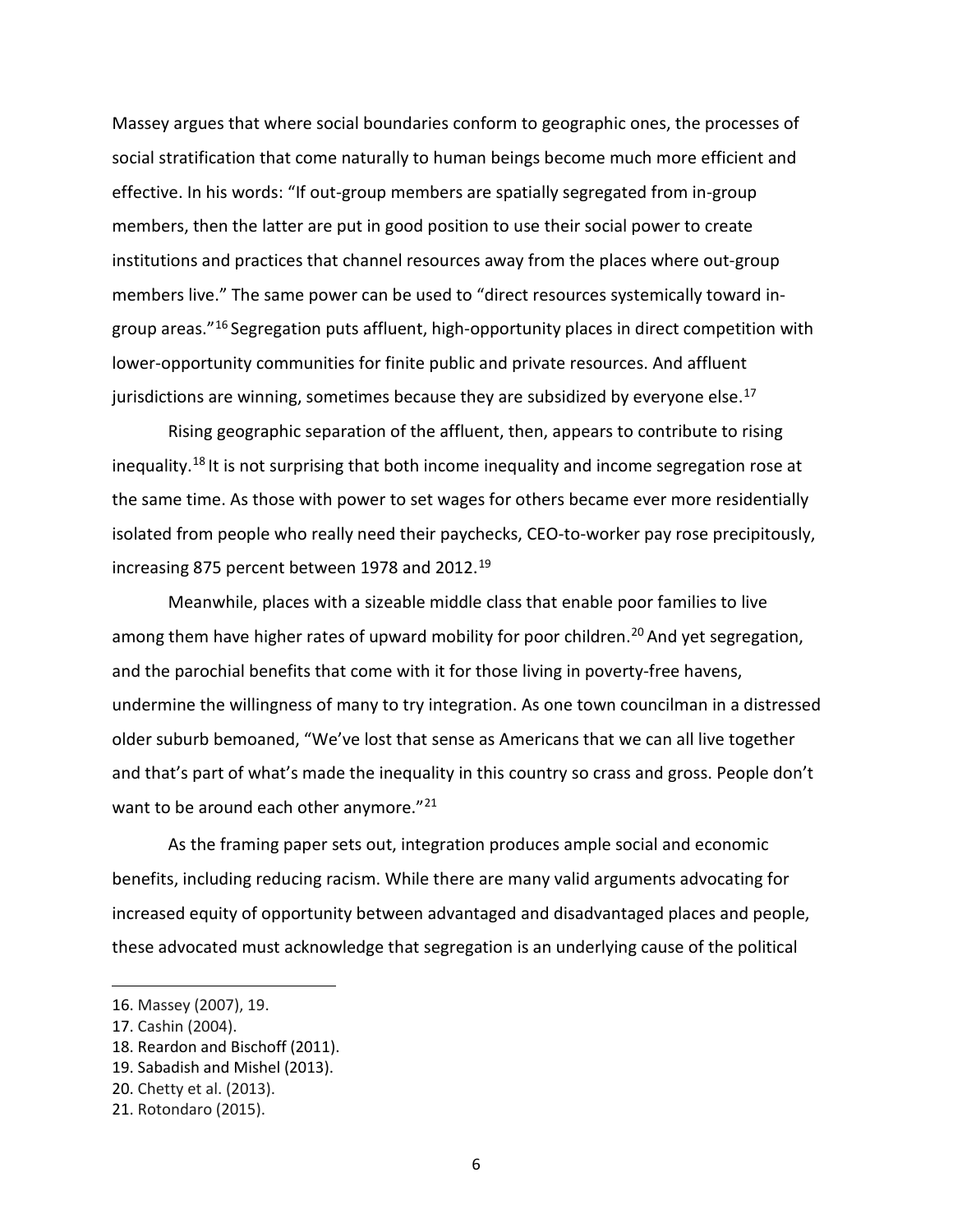constraints to procuring more equity. Affluent people concentrated in advantaged enclaves don't volunteer to pay more taxes to invest in other people's children or other jurisdictions' needs. At minimum, integration and equity advocates should acknowledge that the goals of equity and integration are not mutually exclusive. Coalitions to support integration are likely to have many natural reasons for supporting more equitable investments in disadvantaged places.

Integration weariness is common among black folk, perhaps as much as integration wariness or avoidance is common among non-dexterous whites (as I describe in the next section). Integration weariness on the part of African Americans may stem from being tired of being disappointed by an America that has not lived up to the ideals of *Brown v. Board of Education*. It may also stem from exhaustion with anti-black micro- and macro-aggressions. Whatever the source of integration weariness, by whoever harbors it, here is a hard truth: we can't fix what is broken in politics, in human relations, in disparate opportunity, without addressing a fundamental underlying cause: segregation. There are many public policies that help promote integration and have been shown to produce successes, including inclusionary zoning (Montgomery County, MD) and magnet schools (The Sheff Movement, Hartford metropolitan area). What is missing is more political will, and there are pointed reasons for this lack of support.

## **The Challenges to Creating Public Support for Integration**

Dr. Robin DiAngelo, an anti-racism scholar and educator, coined the term "white fragility" to describe "a state in which even a minimum amount of racial stress becomes intolerable, triggering a range of defensive moves." Segregation fuels it. Most whites in America live in majority-white settings. As the framing paper points out, the average white person lives in a neighborhood that is 76 percent white. For segregated whites, their social environment "protects and insulates them from race-based stress," DiAngelo writes. Such insulation "builds white expectations for racial comfort while at the same time lowering the ability to tolerate racial stress." "Racial stress," she continues, "results from an interruption to

7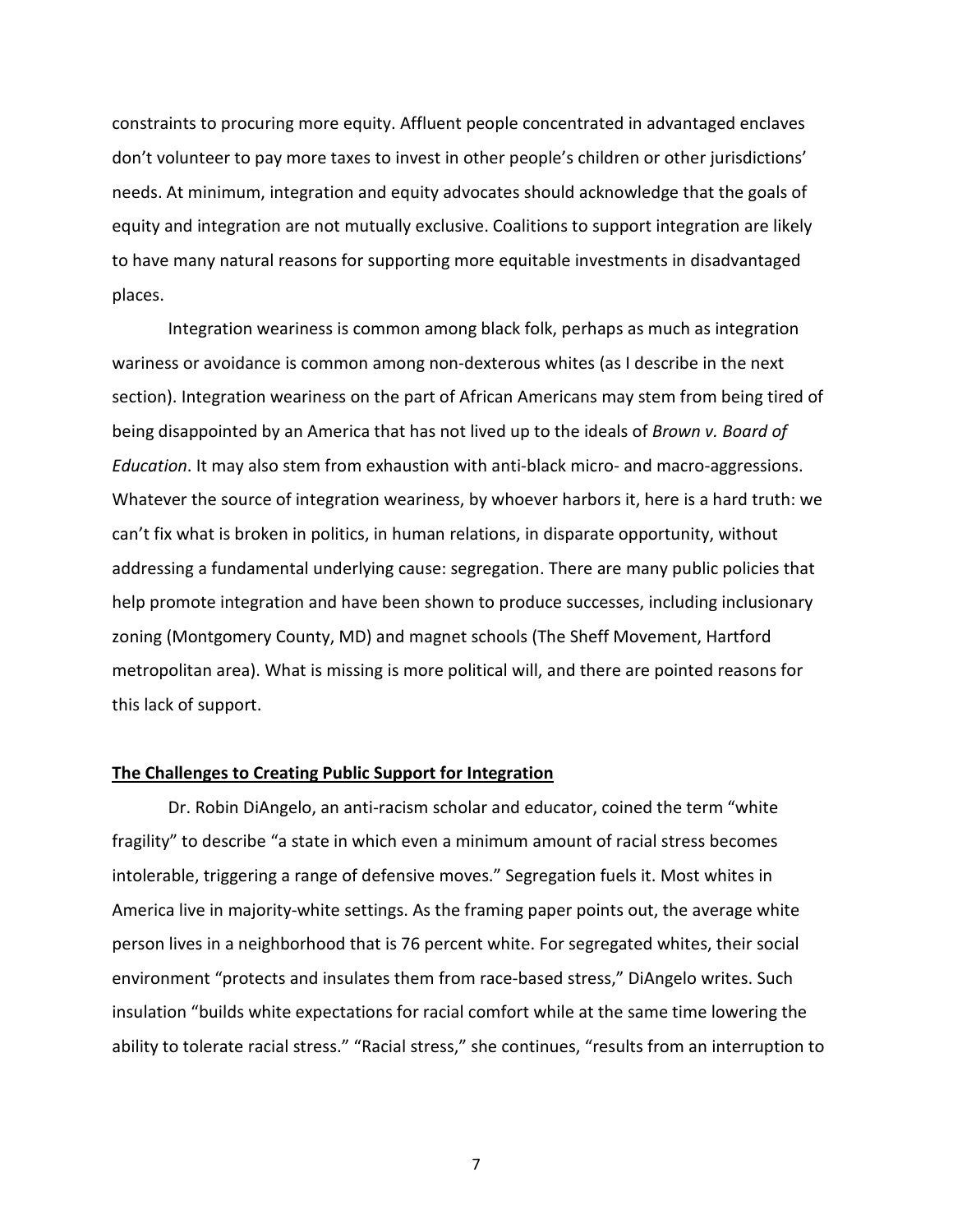what is racially familiar."<sup>[22](#page-9-0)</sup>

We don't like to admit that the ideology of white supremacy is still with us in the expectations that many whites have. Expectation of racial comfort, of white dominance, may explain why most whites still state preferences for majority-white neighborhoods. As the framing paper points out, in 2001, the threshold at which whites would likely avoid purchasing a home in a neighborhood was 15 percent blackness. Hopefully in 2017 whites' capacity for neighborhood exposure to black people has risen. But whatever the threshold for avoidance is today, it is important to consider the *reasons* for such avoidance. Black people remain the group all non-blacks are least interested in integrating with. Why? Allow me to speculate.

Social psychologists have documented implicit associations of blackness with criminality.[23](#page-9-1) While the stereotype of the black male sexual predator helped justify the old Jim Crow, I believe a modern stereotype of the "ghetto dweller" or "ghetto thug" is part of both the spoken and unspoken subtext of fair housing debates. There is a spatial dimension to antiblack stereotyping that goes beyond class. Residents of hyper-segregated neighborhoods are more likely than other groups to be black.<sup>[24](#page-9-2)</sup> Hyper-segregation facilitates a unique form of othering. To be "ghetto" has a widespread negative connotation in America, one that many if not most people of all colors disassociate from.

There are codes of the street, incubated in areas of concentrated black poverty, which some black males feel pressured to adopt as a mode of personal survival.<sup>[25](#page-9-3)</sup> Such codes, participated in by a small subset of black urban residents, glorified in gangsta' rap, propagated in near-constant news stories about urban crime, may explain widespread fear of black males. My mild-mannered, slight, conventionally-dressed, Harvard-educated husband watches women cross the street when he encounters them on the sidewalk. An African-American man who lives in a tony suburb speaks of the dramatic difference in how he is treated when he walks the neighborhood with and without his family, even among

<span id="page-9-0"></span><sup>22.</sup> DiAngelo (2011), 54, 57-65.

<span id="page-9-1"></span><sup>23.</sup> Kang (2005).

<span id="page-9-2"></span><sup>24.</sup> Massey and Denton (1993).

<span id="page-9-3"></span><sup>25.</sup> Coates (2013).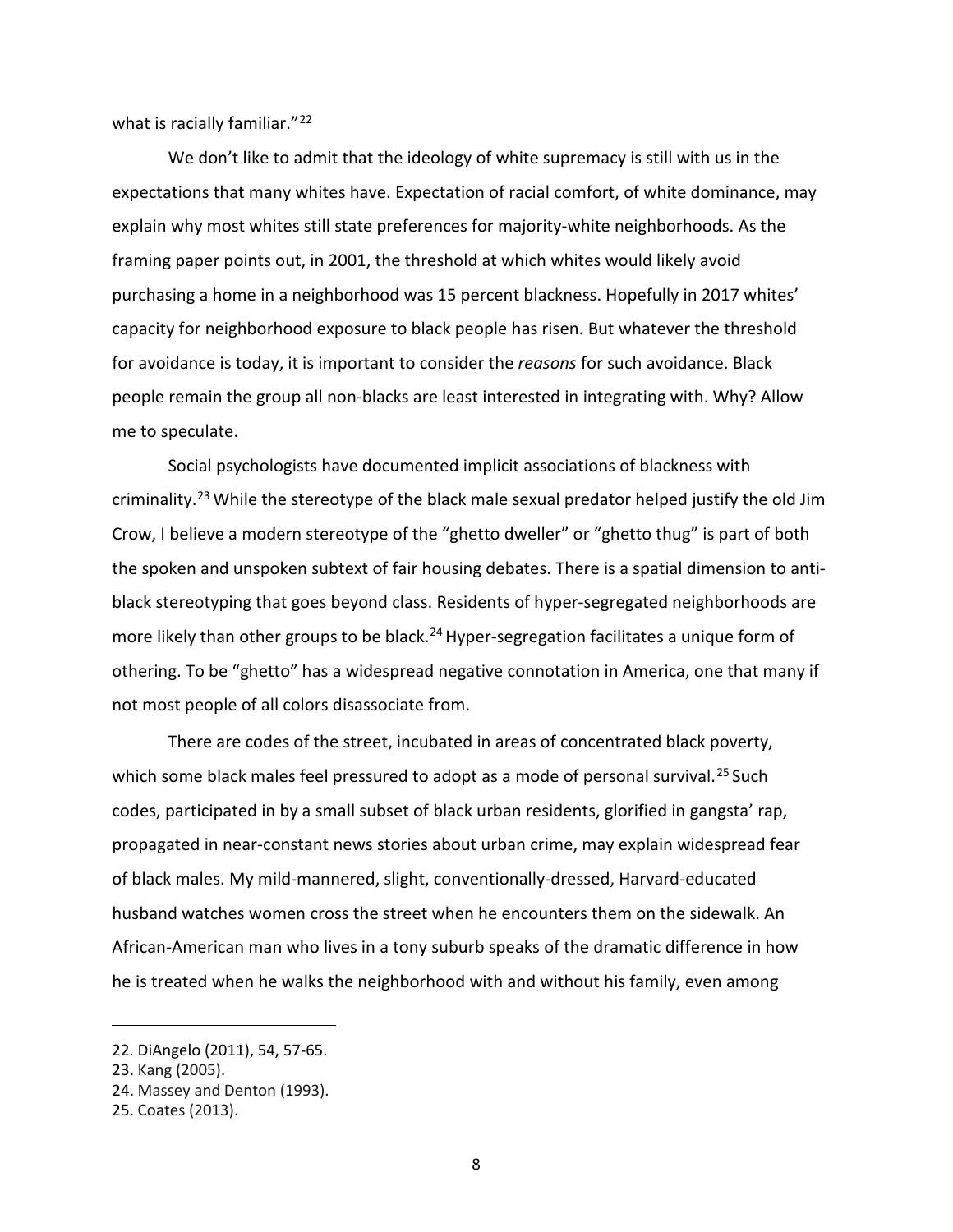neighbors who know him. When he walks solo, he says, he becomes a "thug."<sup>[26](#page-10-0)</sup> Only a relatively small number of census tracts might be called a "ghetto," whether by folk who live elsewhere who are casting aspersions or by residents themselves who may use the term to describe their reality (I have heard both).

Despite its European origins, in the United States the word is associated not just with concentrated poverty but also with blackness. Demographers use a threshold of 40 percent poverty to define concentrated poverty and, as the framing paper points out, the number of these census tracts has risen from about 2,500 in the year 2000 to 4,400 in 2009-2013. Below is a table of extreme poverty census tracts with some of the features associated with ghettoes—very high levels of household and child poverty, violence, single motherhood, boarded or vacant properties, to name some of the potential indicia. The table underscores that not all of the most distressed, concentrated poverty census tracts are predominantly black, though many of them are. Such places, small in number, loom large in the American psyche and in American race relations. They contribute to continued fear and loathing about black bodies, and sometimes middle- and upper-class black people are participating in the othering. Even in Washington, DC, where Democrats outnumber Republicans by about 12 to 1, and where African Americans for many years controlled government, political leaders pursued punitive laws that fueled mass incarceration and filled DC prisons with young black men.[27](#page-10-1) The same black political leadership was also slow to adopt an inclusionary zoning ordinance and pursued policies that displaced many poor residents from the city.<sup>[28](#page-10-2)</sup>

<span id="page-10-0"></span><sup>26.</sup> NPR Staff (2014).

<span id="page-10-1"></span><sup>27.</sup> See, for example, Forman (2017).

<span id="page-10-2"></span><sup>28.</sup> See, for example, Nevins (2015); Samuels (2013); Andersen (2014).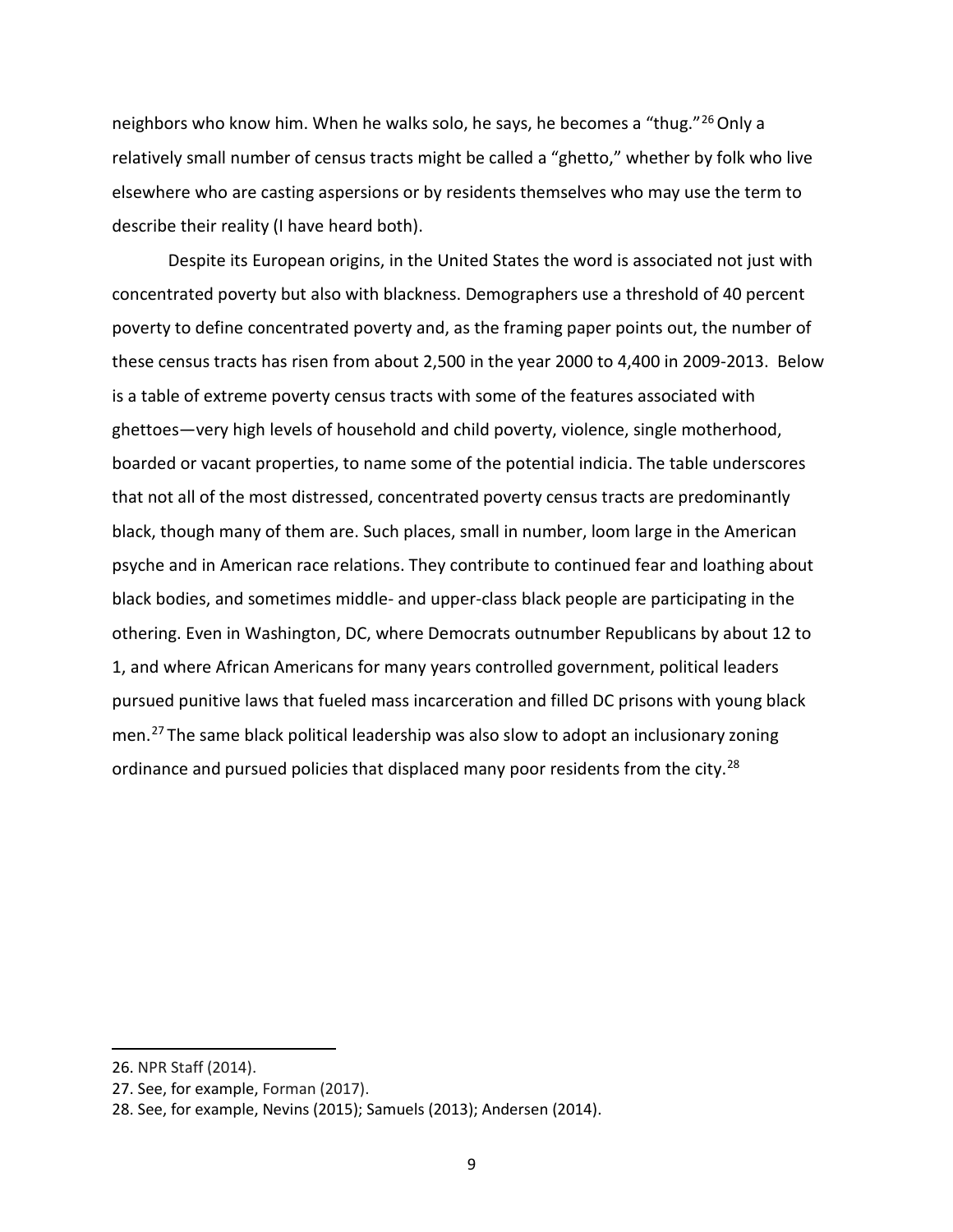| <b>Census</b><br><b>Tract</b><br><b>Number</b><br>540101 | Neighborhood<br>Altgeld Gardens,<br>Chicago, Ill                                        | Percentage<br>Poor<br>(2014)<br>American<br>Community<br>Survey,<br><b>Census</b><br>Bureau)<br>60.80% | <b>Violent Crime</b><br>Rate Per 1000<br>people (Uniformed<br><b>Crime</b><br>Report/ local<br>precinct reports)<br>99.02 | <b>Ethnic makeup</b><br>(2010 Census)<br>94% African<br>American | Percentage<br>οf<br>Households<br>run by<br>Single-<br><b>Mothers</b><br>(2010)<br>Census)<br>62.20% | Kids in<br>Poverty<br>(ACS)<br>76% | Vacant<br><b>Houses</b><br>(American<br><b>Housing</b><br>Survey)<br>37.40% | Percentage<br>of Workers<br>in Service<br>Sector<br>(ACS)<br>54.70% |
|----------------------------------------------------------|-----------------------------------------------------------------------------------------|--------------------------------------------------------------------------------------------------------|---------------------------------------------------------------------------------------------------------------------------|------------------------------------------------------------------|------------------------------------------------------------------------------------------------------|------------------------------------|-----------------------------------------------------------------------------|---------------------------------------------------------------------|
| 170200                                                   | Baltimore, MD<br>(State Center<br>Metro<br>around N.<br>Martin<br>Luther King<br>Blvd.) | 54.60%                                                                                                 | 91.03                                                                                                                     | 91% African<br>American                                          | 73.9%                                                                                                | 57.40%                             | 17.20%                                                                      | 61.7                                                                |
| 357300                                                   | Indianapolis, IN<br>(South of<br>Fountain<br>Square)                                    | 40.80%                                                                                                 | 84.30                                                                                                                     | 29.8 % African<br>American,<br>12% Hispanic,<br>58% White        | 22%                                                                                                  | 67.5%                              | 15.30%                                                                      | 47.20%                                                              |
| 0029000                                                  | Toledo, OH<br>(LaGrange<br>St./Water St.)                                               | 82.70%                                                                                                 | 77.30                                                                                                                     | 55% African<br>American, 26%<br>Hispanic, 24%<br>White           | 26.6%                                                                                                | 89.20%                             | 17.30%                                                                      | 26.10%                                                              |
| 001000                                                   | Rockford, Ill<br>(Kishwaukee St.)                                                       | 62.70%                                                                                                 | 75.80                                                                                                                     | 44% African<br>American,<br>17% Hispanic,<br>22% White,          | 55.8%                                                                                                | 78%                                | 42.20%                                                                      | 38.50%                                                              |
| 114300                                                   | Cleveland, OH,<br>(Kinsman Rd.)                                                         | 87.10%                                                                                                 | 70.30                                                                                                                     | 98% African<br>American                                          | 66.50%                                                                                               | 88.10%                             | 27.10%                                                                      | 38.60%                                                              |
| 026900                                                   | Cincinnati, OH<br>(Central<br>Parkway)                                                  | 47.30%                                                                                                 | 67.05                                                                                                                     | 87% African<br>American                                          | 66.4%                                                                                                | 84%                                | 47.60%                                                                      | 39.60%                                                              |
| 009801                                                   | Washington, DC<br>(Washington<br>Highlands)                                             | 42.60%                                                                                                 | 66.67                                                                                                                     | 97% African<br>American                                          | 73.1%                                                                                                | 61.90%                             | 22.50%                                                                      | 29.80%                                                              |
| 500400                                                   | E. St. Louis<br>(Caseyville Ave.)                                                       | 48.40%                                                                                                 | 66.27                                                                                                                     | 97.7% African<br>American                                        | 55.6%                                                                                                | 97.50%                             | 22.90%                                                                      | 34.60%                                                              |
| 000500                                                   | Anniston,<br>Alabama                                                                    | 58.50%                                                                                                 | 62.57                                                                                                                     | 91.7% African<br>American                                        | 31.6%                                                                                                | 80.90%                             | 38.9                                                                        | 37.70%                                                              |
| 001501                                                   | Liberty City,<br>Miami, Fl                                                              | 63.9%                                                                                                  | 59.64                                                                                                                     | 89.5% African<br>American                                        | 50.30%                                                                                               | 83%                                | 22.90%                                                                      | 38.60%                                                              |
| 543800                                                   | Detroit, MI<br>(Kendall Dr.,<br>Outer St.)                                              | 67.5%                                                                                                  | 60.89                                                                                                                     | 75% African<br>American, 18%<br>White                            | 30.6%                                                                                                | 81.8%                              | 52.5%                                                                       | 35.8%                                                               |

**Table 1. Sample U.S. neighborhoods with high levels of poverty, violence, and other features possibly associated with "ghetto"**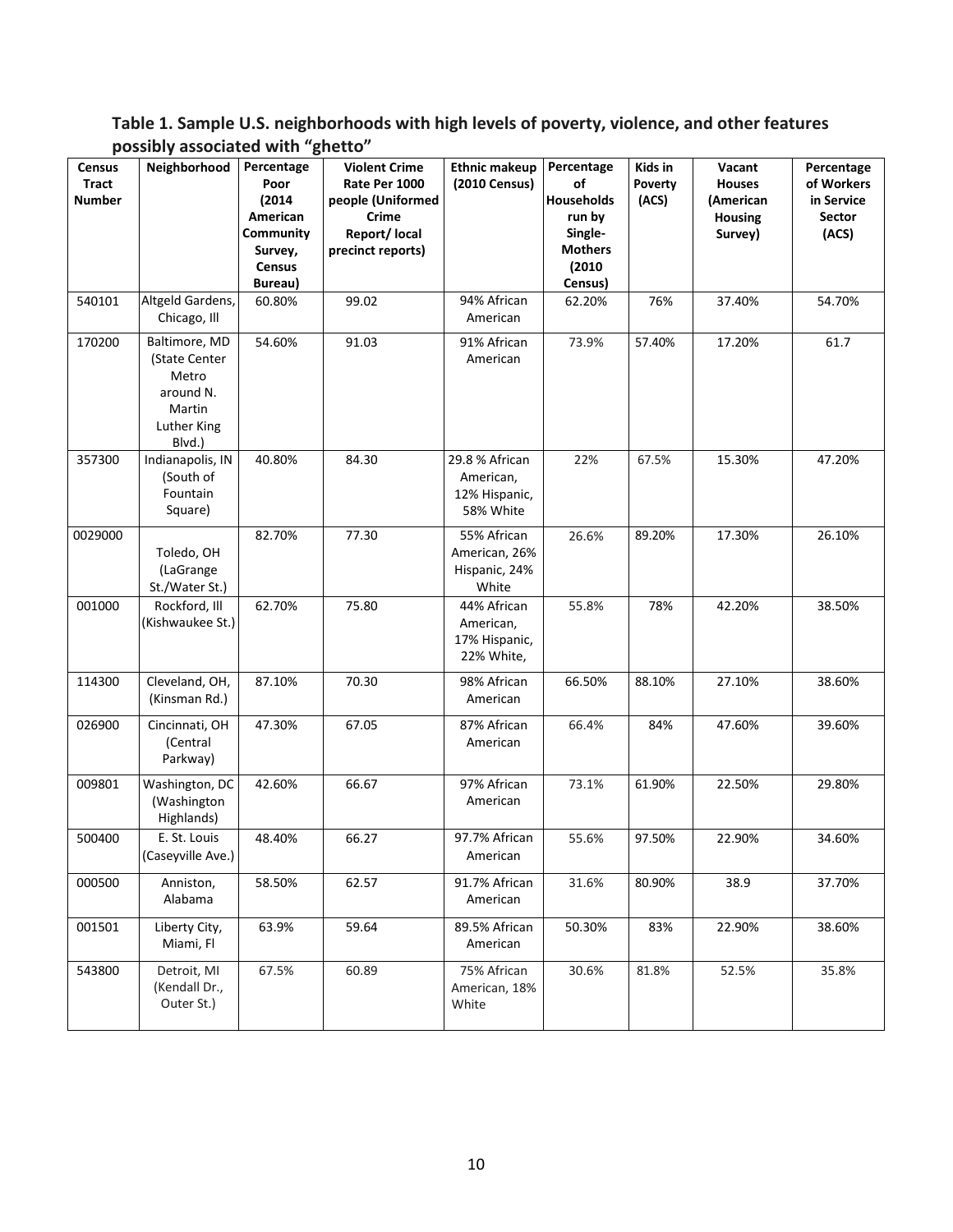Concentrated poverty, particularly of the black kind, contributes to the flight of those who have the choice to flee to perceived higher ground.<sup>[29](#page-12-0)</sup> Families with children are especially motivated to avoid high-poverty schools or neighborhoods, such is the fear that a child will be caught in the undertow of downward mobility associated with concentrated poverty and described above in the section on disparate opportunity.<sup>[30](#page-12-1)</sup> Elsewhere I have described the intentional public policies that created concentrated black poverty.<sup>[31](#page-12-2)</sup> Had governments not intentionally created black ghettoes, I suspect we would be much further along in the project of dismantling Jim Crow. If you, the reader, can indulge yourself in the thought experiment of a nation without ghettoes, perhaps you can also imagine the wider range of choices people of all classes and races might have for schools and neighborhoods in a ghetto-free nation. Blackness would be less likely to be associated, consciously or unconsciously, with hysterical negatives. Policies and preferences of avoidance might be less common and individuals and institutions less risk averse, more willing to try to enter or invite robust diversity. Above all, poor black peoplemight be more apt to be seen as three-dimensional human beings, worthy of the moniker "citizen."

Of course, poor black people are not the only subgroup subject to stereotyping and exclusion. A small minority of poor whites, 7.5 percent according to the framing paper, live in concentrated poverty, compared to a quarter of all poor blacks and 17.4 percent of poor Hispanics. With some suburbanization of concentrated poverty, and the winnowing out of working- and middle-class jobs in many places, there is an emerging conception of poor white dysfunction, of a white underclass that is also defined by geography. They live apart from and are not well understood by coastal elites.<sup>[32](#page-12-3)</sup> This is part of the distinct cultural binary that animated the 2016 election. Those who live far away from distressed communities—whether rural, suburban, or inner-city—can develop a lack of empathy for struggling people, a sense that they are "deplorable" and undeserving of policy interventions or real inclusion. Segregation, then, is both a symptom and a cause of race

<span id="page-12-0"></span><sup>29.</sup> Massey & Denton (1993).

<span id="page-12-1"></span><sup>30.</sup> Cashin (2014), ch. 2.

<span id="page-12-2"></span><sup>31.</sup> Cashin (2004), ch. 7.

<span id="page-12-3"></span><sup>32.</sup> See, for example, Murray (2012).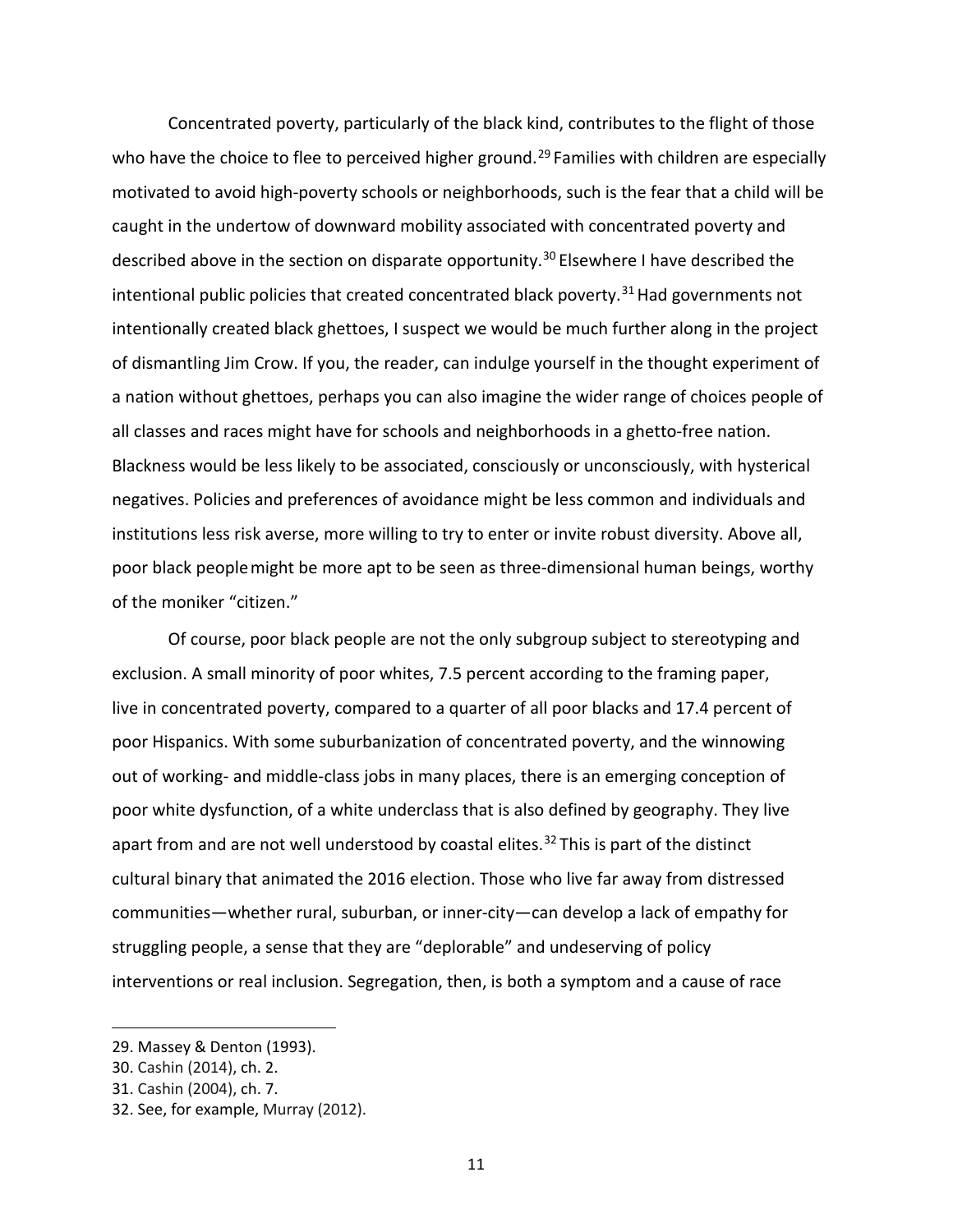and class tensions in America.

#### **Transcending Fear: The Rise of the "Culturally Dexterous"**

Given the enduring effectiveness of divide-and-conquer, dog-whistling politics, I have little hope of a class-consciousness arising to unify struggling people of all colors. I am, however, optimistic about the possibilities for creating ascending coalitions of culturally dexterous whites and progressive people of color that could fight together for integration and equity in the regions where they live.

Elsewhere I have defined "cultural dexterity" as the quality of being able to enter very diverse settings and feel comfortable, even when outnumbered by people of a different race or ethnicity. It requires effort, a willingness to work at learning about and being immersed in someone else's culture. And for those who undertake the effort, the process of honing cultural dexterity is never-ending. Rising interracial intimacy, immigration, demographic change, generational replacement, and increasing geographic diversity—all of these forces will have a powerful *cumulative* impact on our future. Because of these forces, the ranks of those who live with diversity and are forced to acquire dexterity will continue to expand, perhaps exponentially, in coming decades.  $33$ 

The cultural dominance of integrators will be most palpable in dense metropolitan areas, where intense diversity will be inescapable. Emerging global neighborhoods, places where no particular group or culture dominates, will contribute to the rise of the culturally dexterous. An influx of global aspirants changes the complexion of a former white-flight suburb, and many whites decide to stay rather than escape to whiter exurbs. In the 50 largest US metro areas, 44 percent of suburban residents currently live in multiracial, multiethnic suburbs.<sup>[34](#page-13-1)</sup> And younger whites are moving to cities that their parents and grandparents fled decades before. With proximity comes more opportunity for practicing pluralism and creating new norms of inclusion. In these spaces, the culturally dexterous could invest in public institutions that foster inclusive opportunity because they value

<span id="page-13-0"></span><sup>33.</sup> Cashin (2017), ch. 8.

<span id="page-13-1"></span><sup>34.</sup> Orfield and Luce (2012).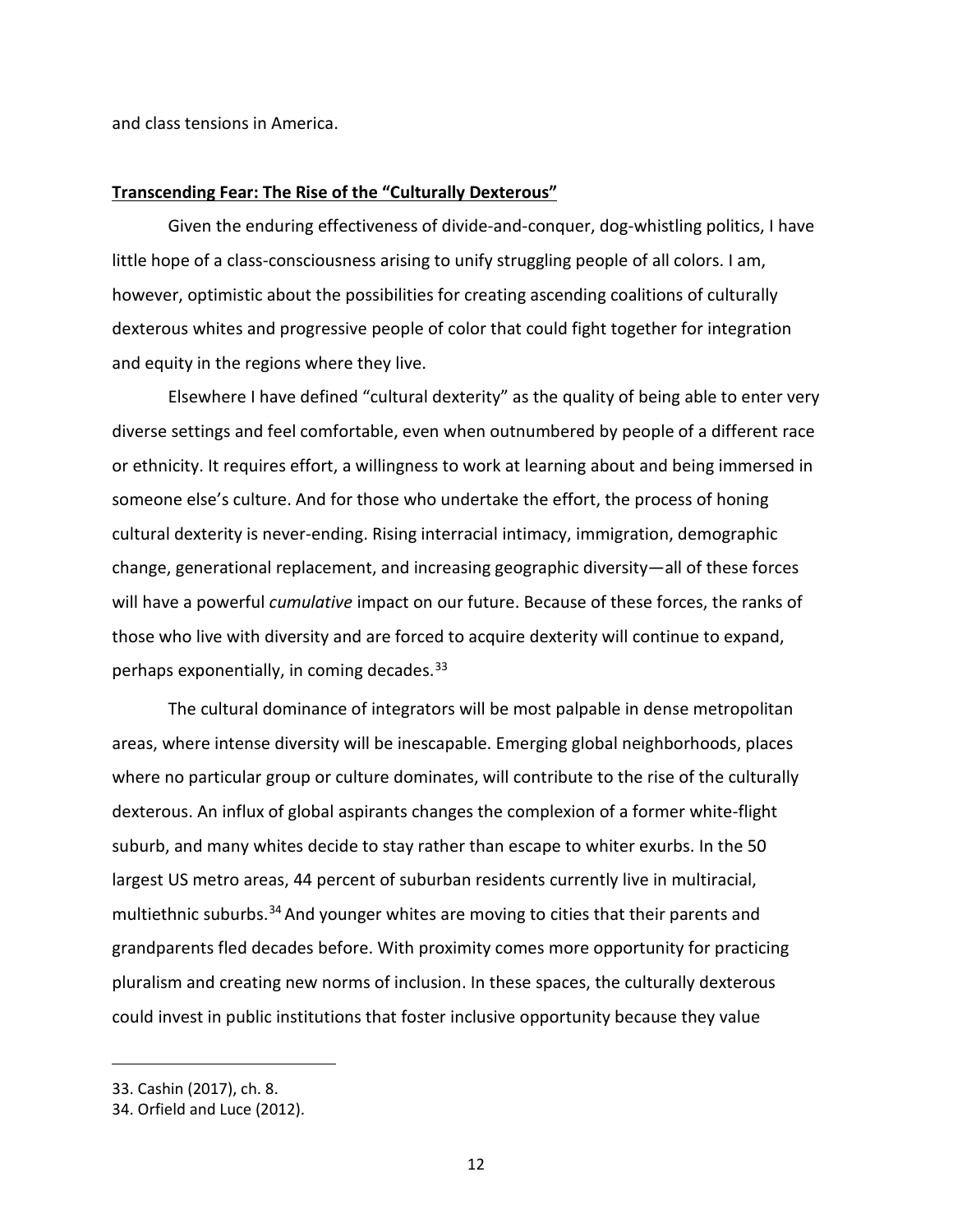diverse peoples and must make diversity work. This vision is distinct from mere gentrification borne of population movement and displacement. It is premised on the hope that those who value diversity will intentionally create programs, especially housing policies, and new civic institutions that actively promote robust inclusion of the poor, middle class, and affluent of all colors.

Segregation and supremacy were pursued with aggressive intention for three centuries in this country. Persistent structures and practices of exclusion and non-dexterous mindsets will not be overcome without conscious effort to dismantle and replace them and to instill a new culture of inclusion.

Integration, pursued with care and intention, enables the willing, privileged integrationist to live in a diverse society without fear and enables poor, struggling people to access opportunity rather than be excluded from it. As an affluent citizen who lives within walking distance of subsidized housing and sends my children to a diverse public charter school where a quarter of the children are poor, I can attest to the benefits of such robust inclusion for my family and other families. At our school and in our mixed-income residential environs, people of all races and classes practice dealing with each other, build trust, and advocate together for policies and investments that will improve our schools and neighborhood. Poor black people inhabit both the school and the neighborhood, and no one thinks of them as scary aliens to be avoided.

Some communities already approximate the saner, inclusive spaces of the future. More than 400 counties, cities, or towns require or strongly incentivize new housing development to be mixed-income and 5 to 10 percent of the US population currently lives in these communities.<sup>[35](#page-14-0)</sup> Integrated places typically result from permissive zoning laws that allow more density in residential development, including apartments and town houses, and they exhibit lower levels of racial prejudice. Integrated jurisdictions like Montgomery County, Maryland; West Hartford, Connecticut; and Portland, Oregon also tend to invest more in education and offer more social mobility for poor children. In contrast, segregated communities tend to have highly restrictive zoning that limits density and elevates levels of

<span id="page-14-0"></span><sup>35.</sup> Ibid.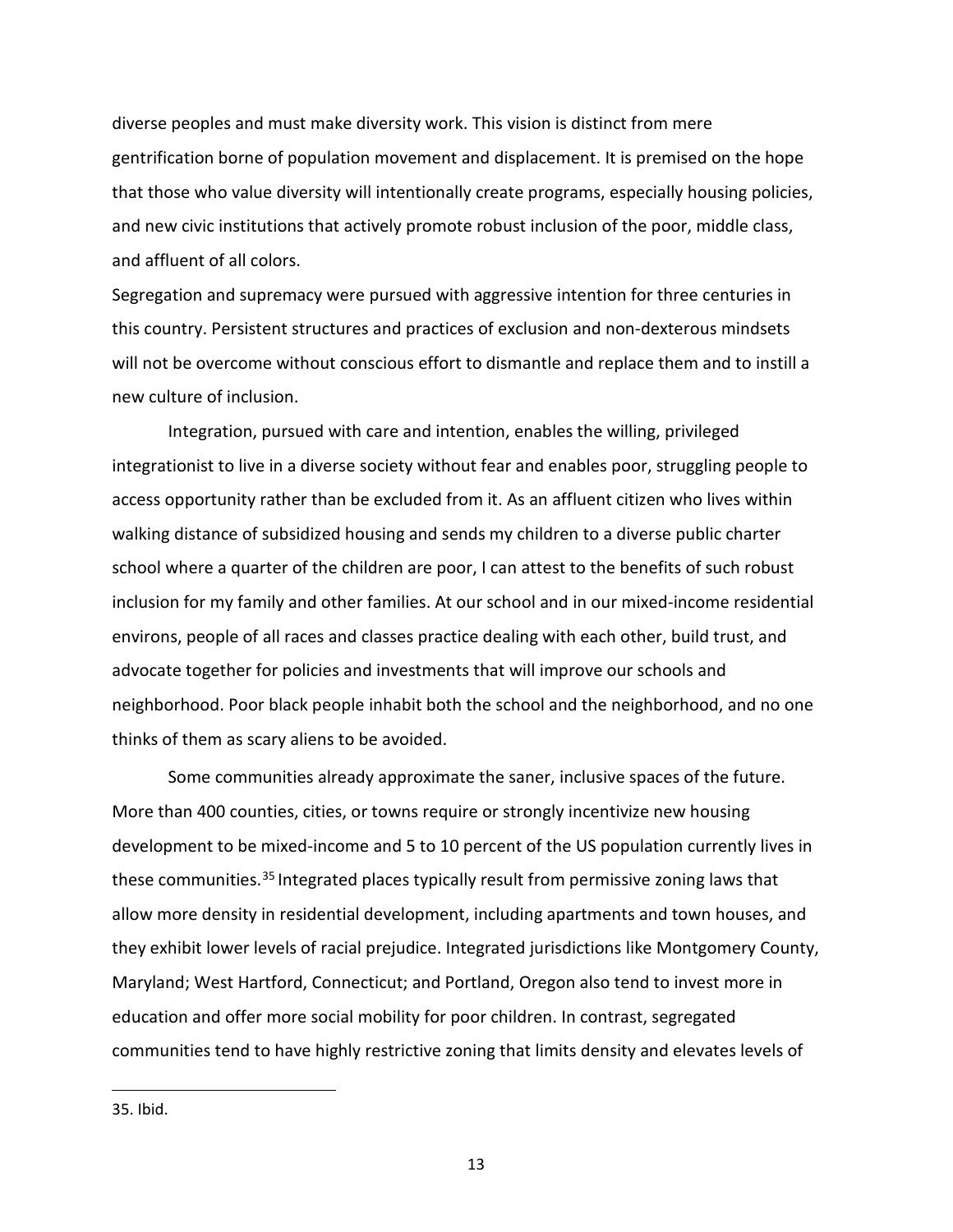racial prejudice.[36](#page-15-0)

Increased cultural dexterity may not end the exclusion and marginalization of the black and Latino poor. Accepting a majority-minority nation is one thing, ending plutocracy and ghettoes is quite another. While half of whites may be culturally dexterous by 2040, some unknowable portion will not. Some political liberalization will happen as a result of demographic changes and rising dexterity. However, concerted effort to mobilize multiracial constituencies will be necessary. No jurisdiction will enact an inclusionary zoning ordinance, welcome public transportation from less advantaged places, or invest more in a disadvantaged side of town, without a loud insistent chorus of voices. An organized coalition, like chapters of the Industrial Areas Foundation, is needed to demand such policies of government!

As more of us acquire dexterity and habits of inclusion, it will become much easier to create winning coalitions and communities of civility, where a debate about school funding is more a spirited exchange about what actually works than a zero-sum fight. Many communities of decency do exist today. They support inclusionary zoning laws that allow struggling people to live near great schools and employers that might hire them. Imagining the third Reconstruction in dexterous places of the future brings a smile to my face. Research by Robert Putnam suggests that non-dexterous people burrow in and avoid civic engagement when they enter diverse settings.<sup>[37](#page-15-1)</sup> But, this avoidance trend is less likely in a future where more people have acquired comfort with out-groups. Such communities will multiply as the culturally dexterous multiply. There are places today that declare they are welcoming to immigrants because they want to bring vitality to their struggling communities. They work at helping new residents and existing ones get to know and understand each other. They are building new human bridges and yes, sometimes are whipsawed by the tensions.

<span id="page-15-0"></span><sup>36.</sup> Orfield and Luce (2012); Chetty et al. (2013); Massey and Rugh (2014).

<span id="page-15-1"></span><sup>37.</sup> Putnam (2007).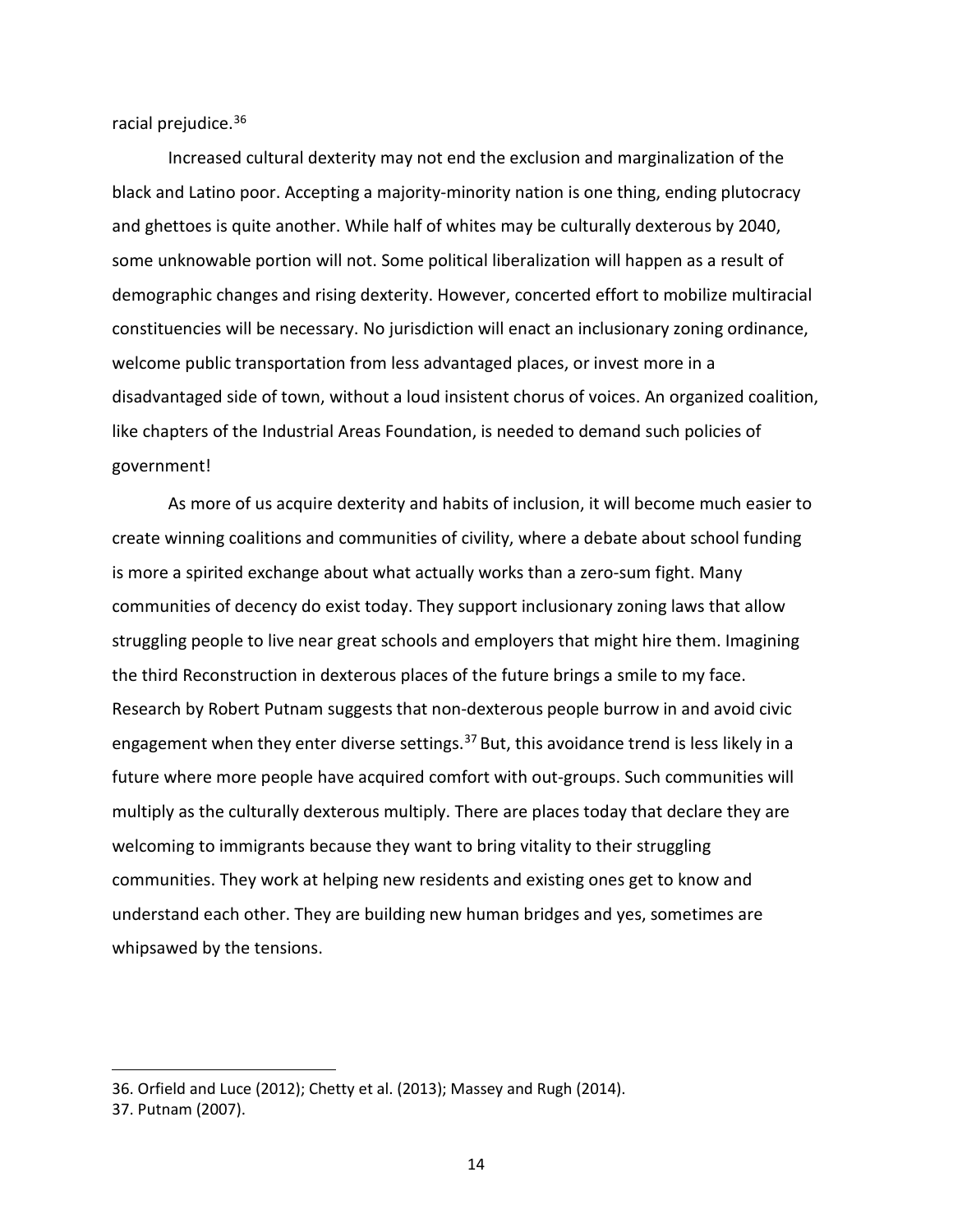#### **Bibliography**

- Andersen, Mark. 2014. "How D.C.'s Plan to Save Low-Income Housing Went Wrong." *Washington City Paper*. October 29. http://www.washingtoncitypaper.com/news/citydesk/blog/13069268/how-d-c-s-plan-to-save-low-income-housing-went-wrong
- Cashin, Sheryll. 2004. *The Failures of Integration: How Race and Class Are Undermining the American Dream*. New York: PublicAffairs.
- ———. 2014. *Place Not Race: A New Vision of Opportunity*. Boston: Beacon Press.
- ———. 2017. *Loving: Interracial Intimacy in America and the Threat to White Supremacy*. Boston: Beacon Press.
- Chetty, Raj, Nathaniel Henderson, Patrick Kline, and Emmanuel Saez. 2013. "Summary of Project Findings: Executive Summary." Equality of Opportunity Project. https://www.scribd.com/document/157408091/Harvard-Berkeley-study

Coates, Ta-Nahisi. 2013. "Beyond the Code of the Streets." *New York Times*, May 4.

DiAngelo, Robin. 2011. "White Fragility." *International Journal of Critical Pedagogy* 3, no. 3: 54-70.

- Domina, Thurston. 2006. "Brain Drain and Brain Gain: Rising Educational Segregation in the United States, 1940-2000." *City and Community* 5, no. 4: 387-407.
- Forman, James, Jr. 2017. *Locking Up Our Own: Crime and Punishment in Black America.* New York: Farrar, Straus & Giroux.
- Jackson, Kenneth T. 1985. *Crabgrass Frontier: The Suburbanization of the United States.* New York: Oxford University Press.
- Kang, Jerry. 2005. "Trojan Horses of Race." *Harvard Law Review* 118, no. 5: 1489-1593.
- Kneebone, Elizabeth, and Alan Berube. 2013. "Confronting Suburban Poverty in America." Washington: Brookings Institution Press.
- Kneebone, Elizabeth, Carrie Nadeau, and Alan Berube. 2011. "The Re-Emergence of Concentrated Poverty: Metropolitan Trends in the 2000s." Washington, DC: Brookings Institution. https://www.brookings.edu/wpcontent/uploads/2016/06/1103\_poverty\_kneebone\_nadeau\_berube.pdf.
- Logan, John R., and Brian J. Stults. "The Persistance of Segregation in the Metropolis: New Findings from the 2010 Census." Census Brief prepared for Project US2010. https://s4.ad.brown.edu/Projects/Diversity/Data/Report/report2.pdf.

Massey, Douglas S. 2007. *Categorically Unequal: The American Stratifcation System.* New York: Russell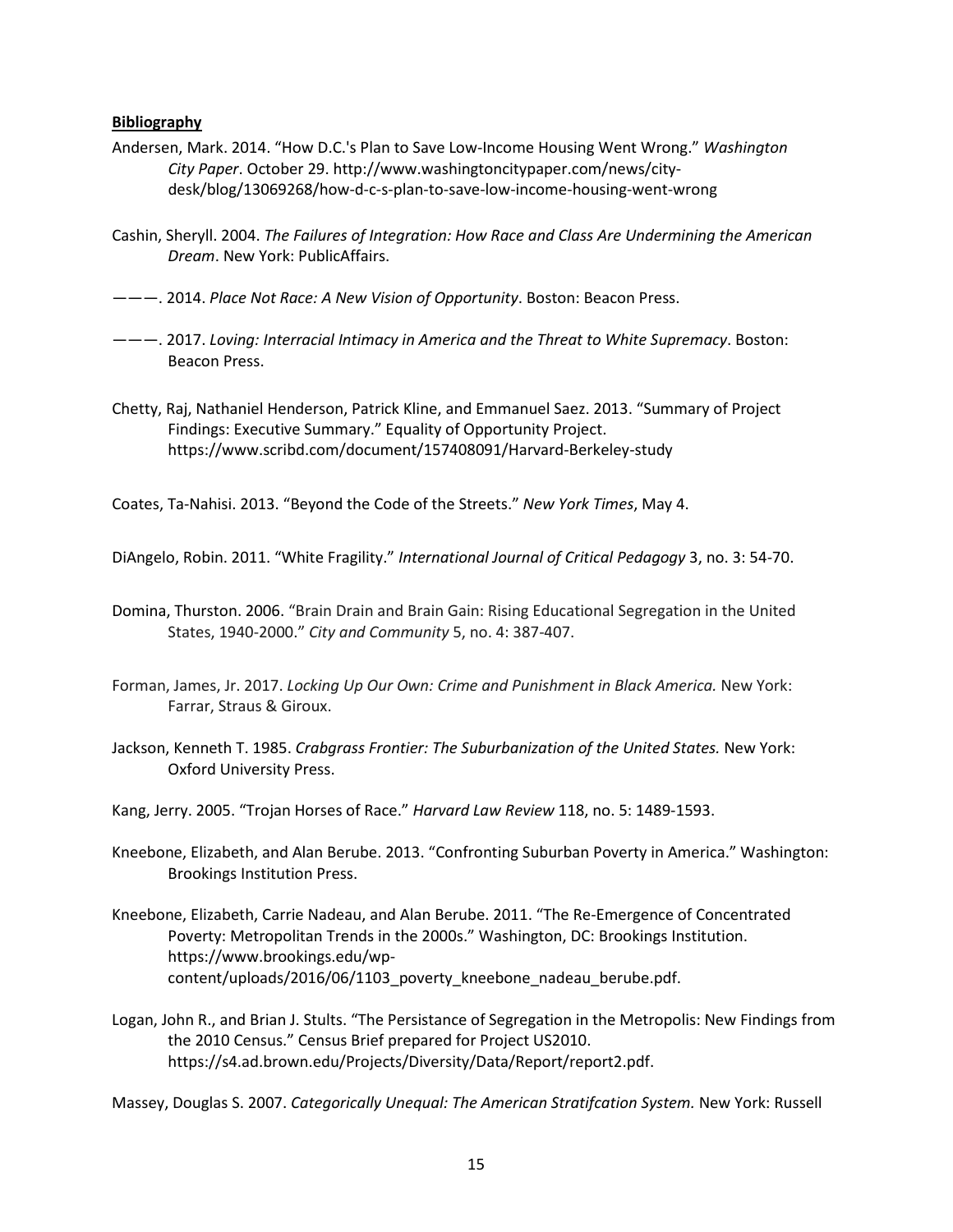Sage Foundation.

- Massey, Douglas S., and Nancy A. Denton. 1993. *American Apartheid: Segregation and the Making of the Underclass*. Cambridge, MA: Harvard University Press.
- Massey, Douglas S., and Jacob S. Rugh. 2014. "Segregation in Post-Civil Rights America: Stalled Integration or End of the Segregated Century?" *Du Bois Review* 11, no. 2: 205-32.
- Mock, Brentin. 2016. "Donald Trump's Blaxploitation of 'Inner Cities.'" *Citylab,* October 11. [http://www.citylab.com/crime/2016/10/donald-trumps-blaxploitation-of-inner-cities/503714/.](http://www.citylab.com/crime/2016/10/donald-trumps-blaxploitation-of-inner-cities/503714/)
- Murray, Charles. 2012. *Coming Apart: The State of White America*, *1960-2010*. New York: Crown.
- Myrdal, Gunnar. 1944. *An American Dilemma: The Negro Problem and Modern Democracy*. New York: Harper & Row.
- NPR Staff. 2014. "Six Words: 'With Kids, I'm Dad. Alone, Thug.'" November 17. [http://www.npr.org/2014/11/17/361804353/six-words-with-kids-im-dad-alone-thug.](http://www.npr.org/2014/11/17/361804353/six-words-with-kids-im-dad-alone-thug)
- Nevins, Sean. 2015. "Beyond Gentrification: Hundreds of DC Residents Being Forced From Their Homes." *MPN News*. April 20. http://www.mintpressnews.com/beyond-gentrification-hundreds-of-dcresidents-being-forced-from-their-homes/204543/.
- Orfield, Myron, and Thomas Luce. 2013. "America's Racially Diverse Suburbs: Opportunities and Challenges." *Housing Policy Debate* 23, no. 2: 395-430.
- powell, john a. 2002. "Opportunity-Based Housing," *Journal of Affordable Housing & Community Development Law* 12, no.2: 188-228
- Putnam, Robert D. 2007. "E pluribus unum: Diversity and Community in the Twenty-First Century. The 2006 Johan Skytte Prize Lecture." *Scandinavian Political Studies* 30 no. 2: 137-74.
- Reardon, Sean F., and Kendra Bischoff. 2011. "Income Inequality and Income Segregation." *American Journal of Sociology*, 116 no. 4: 1092-1155.
- Rothstein, Richard. 2017. *The Color of Law: A Forgotten History of How Our Government Segregated America.* New York: Liveright.
- Rotondaro, Vinnie. 2015. "Once-Aspirational Philadelphia Suburbs Struggle with Poverty." *National Catholic Reporter*, March 25. https://www.ncronline.org/news/faith-parish/once-aspirationalphiladelphia-suburbs-struggle-poverty.
- Sabadish, Natalie, and Lawrence Mishel. 2013. "CEO Pay in 2012 Was Extraordinarily High Relative to Typical Workers and Other High Earners." Issue Brief #367. Washington, DC: Economic Policy Institute. [http://www.epi.org/files/2013/ceo-pay-2012-extraordinarily-high.pdf.](http://www.epi.org/files/2013/ceo-pay-2012-extraordinarily-high.pdf)
- Sampson, Robert J. 2008. "Durable Effects of Concentrated Disadvantage on Verbal Ability among African American Children." *Proceedings of the National Academy of Sciences of the United States of America* 105, no. 3: 845-52.